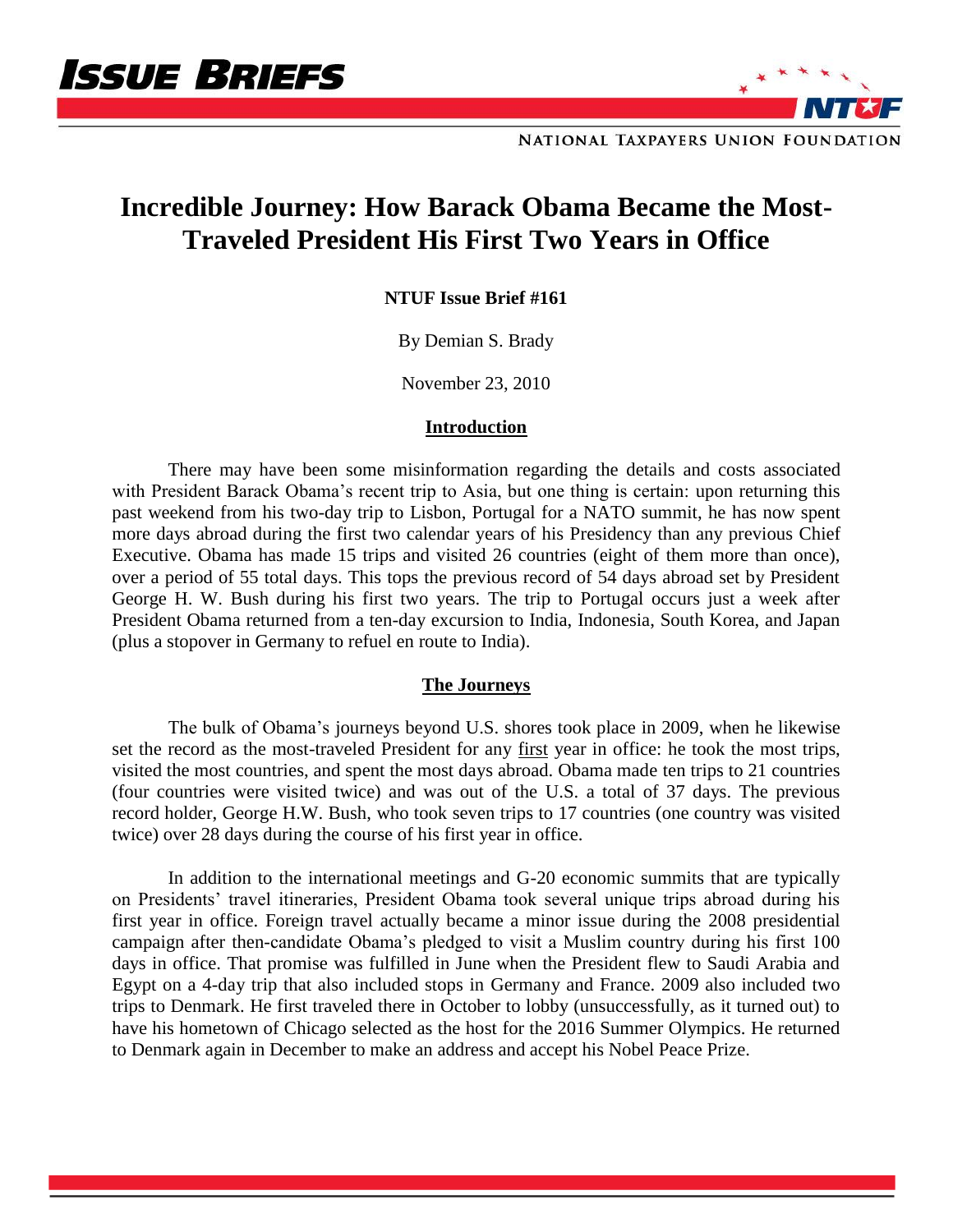| Table 1. Presidential Travel Abroad During the First Two Calendar Years in Office         |              |               |                       |  |  |
|-------------------------------------------------------------------------------------------|--------------|---------------|-----------------------|--|--|
| <b>President</b>                                                                          | <b>Trips</b> | <b>Visits</b> | <b>Number of Days</b> |  |  |
| <b>Eisenhower</b>                                                                         | 3            | 3             |                       |  |  |
| Kennedy                                                                                   | 6            | 9             | 20                    |  |  |
| <b>Johnson</b>                                                                            |              |               |                       |  |  |
| <b>Nixon</b>                                                                              | 6            | 24            | 30                    |  |  |
| Ford                                                                                      |              | 19            | 38                    |  |  |
| <b>Carter</b>                                                                             | 5            | 17            | 29                    |  |  |
| Reagan                                                                                    | 8            | 17            | 31                    |  |  |
| <b>Bush, G. H. W.</b>                                                                     | 15           | 34            | 54                    |  |  |
| <b>Clinton</b>                                                                            | 8            | 27            | 40                    |  |  |
| Bush, G. W.                                                                               | 11           | 28            | 47                    |  |  |
| Obama                                                                                     | 15           | 34            | 55                    |  |  |
| Notes:                                                                                    |              |               |                       |  |  |
| Sources: State Department data, media and other reports on Presidential activities.<br>1. |              |               |                       |  |  |

2. Visits  $=$  number of countries visited (e.g., if the President leaves the country and visits 6

countries before returning to the United States, that is counted as 6 visits).

President Obama's foreign travel during his second year could have been higher, but domestic political issues decreased his opportunities to go abroad. A look at recent history shows that until 2010, every President since Lyndon Johnson has made at least the same amount of trips during his second year as in his first year. Johnson only took one trip in 1964 and did not travel outside the country in 1965. Richard Nixon took three trips in each of his first two years and Ronald Reagan made four trips in each. Gerald Ford, Jimmy Carter, George H. W. Bush, Bill Clinton, and George W. Bush all took more trips in their second year. President Obama made ten trips in 2009 but only five in his second year. Early in 2010, Obama's planned trip to Indonesia and Australia was twice postponed so that the President could stay in Washington in order to help push health care reform legislation through Congress. That trip was eventually rescheduled for June. But on April 20, the Deep Horizon offshore drilling rig exploded, leading to the largest oil spill in United States history. Once again, the trip was postponed. Obama's five trips had him out of the country 18 days this year, the fewest days in a President's second year of office since Jimmy Carter traveled a total of 13 days in 1978.<sup>a</sup>

Obama has been outside the U.S. an average of 27.5 days each year; at this rate he would rack up a total of 110 travel days over four years. Should this prove to be the actual outcome, it would surpass the number of days that George H. W. Bush spent during his four years in office (102 days, or an average of 25.5 days per year).

## **November Getaways: Cure for the Post-Election Blues?**

Some commentators have noted that Obama's recent trip provided a timely distraction from the election results that saw the President's party lose control of the House and its majority shrink in the Senate. In fact, the month of November during years with mid-term elections is a popular time for Chief Executives to head overseas. On November 16, 2006, President George

<sup>&</sup>lt;sup>a</sup> It is unknown whether any additional trips will be made during the remaining days of 2010.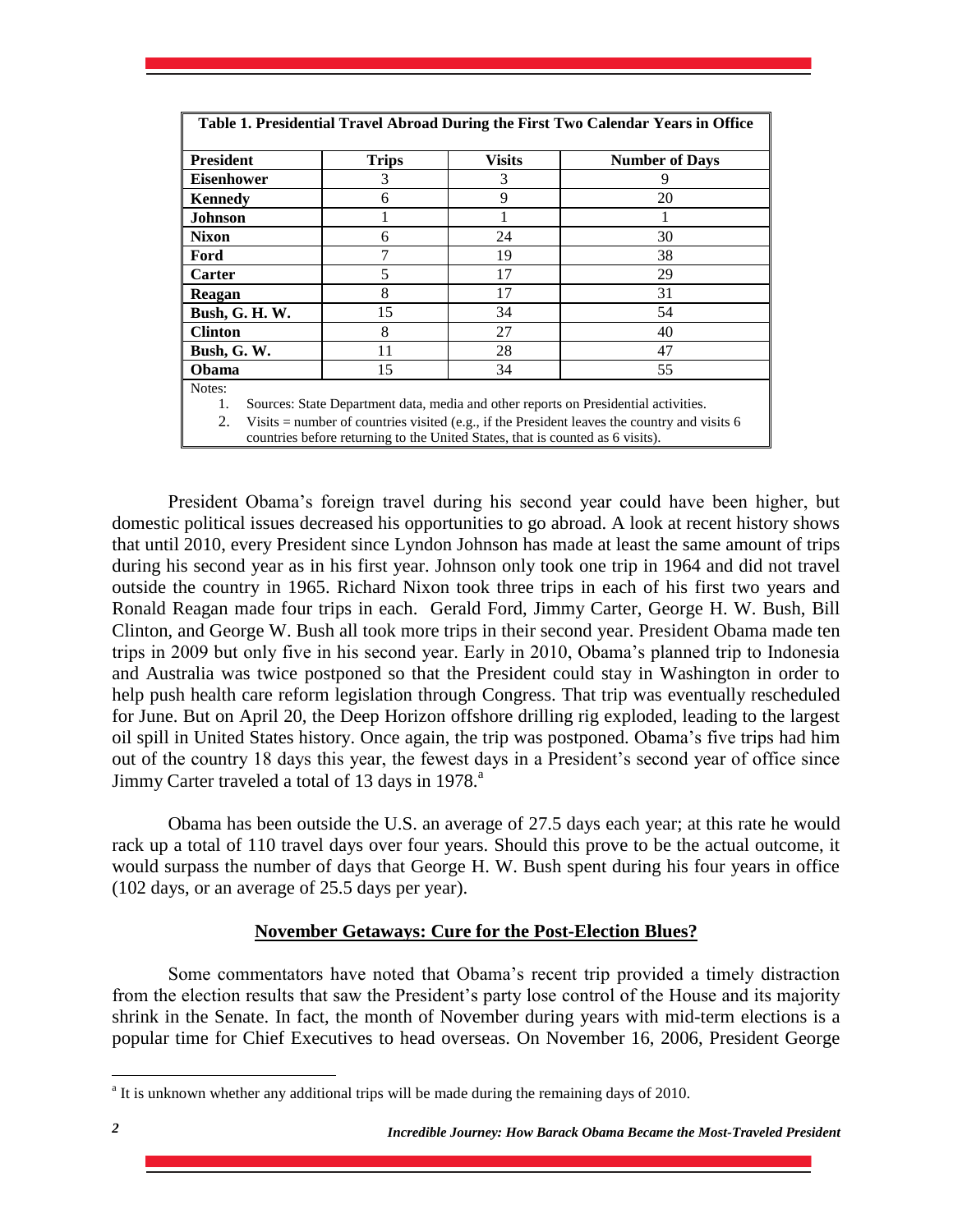W. Bush left for an eight-day trip to Russia, Singapore, Vietnam, and Indonesia. During November 19-23, 2002, Bush traveled to the Czech Republic, Russia, Lithuania, and Romania. Similarly, from November 15 to November 23, 1999, President Clinton traveled to Turkey, Greece, Italy, Bulgaria, and Serbia-Montenegro (Kosovo), and in 1994, following the Republican takeover of the House and Senate, President Clinton had a scheduled trip to the Philippines and Indonesia from November 12 to November 16. And in 1990, President George H. W. Bush traveled for seven days to Europe and the Middle East beginning on November 17.

## **Most-Traveled President: Clinton**

Overall, Bill Clinton remains the most-traveled President. During the course of his two terms in office, he made 55 total trips and spent 233 days abroad.<sup>b</sup> He was out of the country 29.1 days per year. The second most-traveled President is George W. Bush. During his two terms he took 49 trips and was abroad 215 days, or 26.9 days per year. However, Bush does occupy the Number One spot for the most days spent out of the country during a single year: in 2008, he took nine trips to 32 countries over the course of 50 total days. Typically, Presidents who complete two full terms in office travel far more in their second term than in their first.

| Table 2. Days Spent Abroad in a First Term vs. a Second Term                        |                                                           |                                                            |  |  |
|-------------------------------------------------------------------------------------|-----------------------------------------------------------|------------------------------------------------------------|--|--|
| <b>President</b>                                                                    | <b>Totals Days Abroad</b><br><b>During the First Term</b> | <b>Totals Days Abroad</b><br><b>During the Second Term</b> |  |  |
| <b>Eisenhower</b>                                                                   | 20                                                        | 74                                                         |  |  |
| Reagan                                                                              | 54                                                        | 64                                                         |  |  |
| <b>Clinton</b>                                                                      | 80                                                        | 153                                                        |  |  |
| Bush, G. W.                                                                         | 88                                                        | 127                                                        |  |  |
| Sources: State Department data, media and other reports on Presidential activities. |                                                           |                                                            |  |  |

| Table 3. Most Days Spent Traveling Abroad During a Single Year in Office |                              |              |               |             |  |
|--------------------------------------------------------------------------|------------------------------|--------------|---------------|-------------|--|
| <b>President</b>                                                         | <b>Year (Year in Office)</b> | <b>Trips</b> | <b>Visits</b> | <b>Days</b> |  |
| Bush, G. W.                                                              | 2008 ( $8^{th}$ Year)        | 9            | 32            | 50          |  |
| Clinton                                                                  | 1998 ( $6^{th}$ Year)        |              | 18            | 45          |  |
| Clinton                                                                  | 1999 $(7^{th}$ Year)         | 11           | 25            | 38          |  |
| Clinton                                                                  | 2000 (8 <sup>th</sup> Year)  | 10           | 23            | 37          |  |
| Obama                                                                    | 2009 (1 <sup>st</sup> Year)  | 10           | 25            | 37          |  |
| Eisenhower                                                               | 1959 $(7^{\text{th}}$ Year)  | 4            | 18            | 35          |  |
| Clinton                                                                  | 1997 $(5^{th}$ Year)         | 7            | 17            | 33          |  |
| Clinton                                                                  | 1994 $(2^{nd}$ Year)         | 6            | 24            | 32          |  |
| Bush, G. H. W.                                                           | 1989 $(1st Year)$            | 7            | 17            | 31          |  |
| Carter                                                                   | 1979 $(3^{rd}$<br>Year)      | 5            | ┑             | 29          |  |

b In 2001, National Taxpayers Union Policy Paper 104, *Bill Clinton: America's Best-Traveled President A Study of Presidential Travel: 1953-2001*, counted 54 trips and 229 days of travel. That data was based on an incomplete Department of State travel itinerary (www.state.gov/www/about\_state/history/prestravels.html) and various news reports to fill in the gaps. The data in this publication, NTUF Issue Brief 161, is based on a newer, complete State Department database: http://history.state.gov/departmenthistory/travels/president. Travel dates from Clinton's final year were corrected and an additional trip to Japan is included.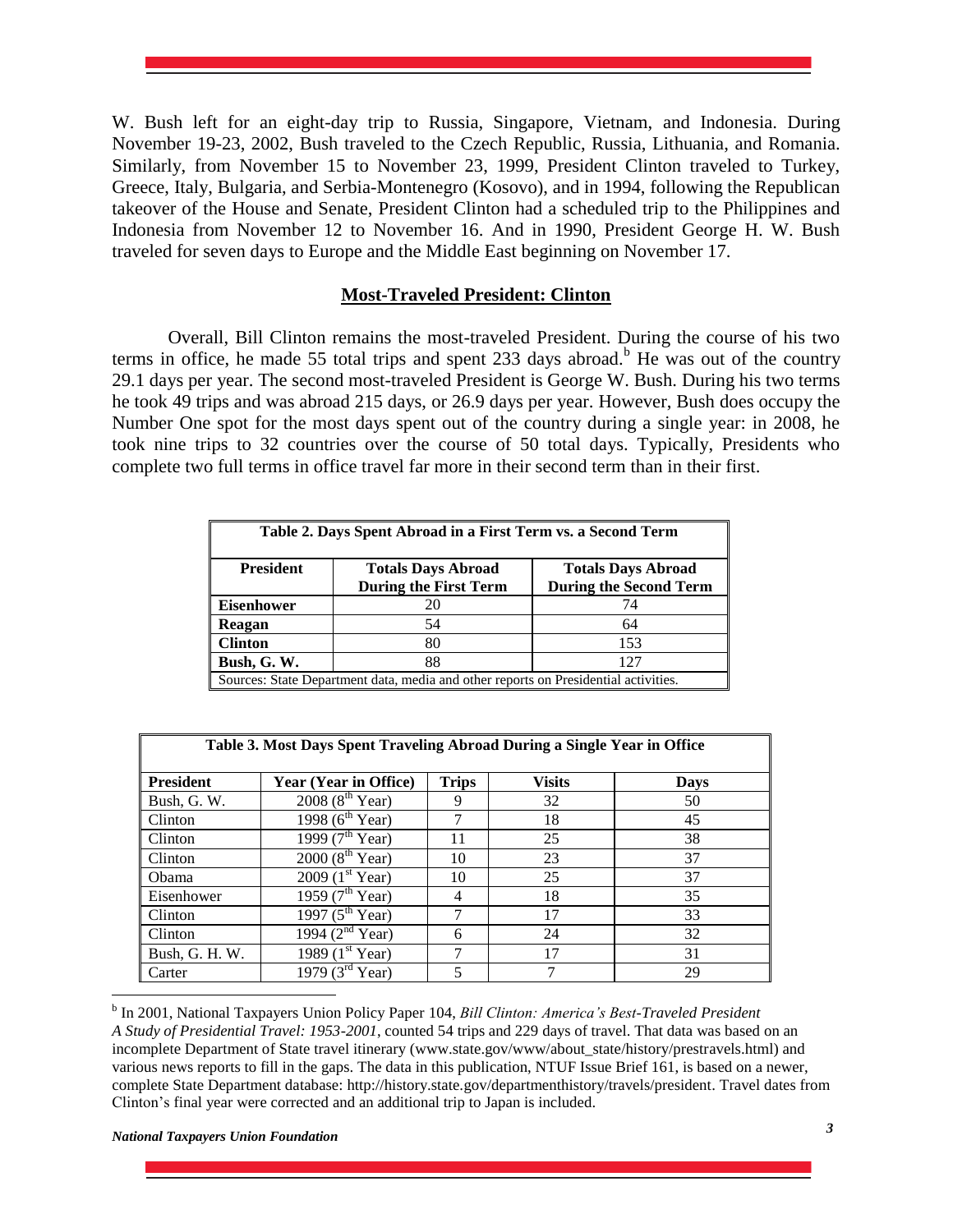| ۱T |
|----|
|----|

| Sources: State Department data, media and other reports on Presidential activities.                      |
|----------------------------------------------------------------------------------------------------------|
| Visits $=$ number of countries visited (e.g., if the President leaves the country and visits 6 countries |
| before returning to the United States, that is counted as 6 visits).                                     |

#### **The Costs of Presidential Travel**

As Vice President Joe Biden might say, presidential travel is a "big deal": excursions overseas involve hundreds (even thousands) of man hours of preparation, multiple trips by advance teams to the host countries, complicated security logistics, large entourages, often high stakes negotiations, and invariably, high costs. Just what are the costs associated with such travel? Unfortunately, this is an area of the budget that the light of transparency has failed to fully illuminate. Few estimates are available, and those that have been produced are often incomplete.

In early November, 2010, The Drudge Report website highlighted an article from an Indian news service contending that President Obama would be accompanied by an entourage of 3,000 on his trip to that country and that the trip would cost U.S. taxpayers \$200 million per day.<sup>1</sup> Yet, the source for this claim was an unnamed Indian official. Presidential travel is often expensive, but an amount of \$200 million *per day* is wildly exaggerated. A White House communications official refuted the figure – as well as related reports claiming that 34 Navy ships were being deployed to the Indian Ocean as part of the security plans for the trip – but an actual estimate of the costs per day was not provided. $2^2$ 

By way of comparison, the General Accounting Office (GAO, since renamed the Government Accountability Office) determined that three of President Clinton's trips taken in 1998 cost taxpayers at least a total of \$72.1 million.<sup>3</sup> It is very likely that these are conservative estimates because they do not take into account additional Secret Service costs (which are classified) or the complete expenses to agencies involved in planning. It is also unclear whether they include per diems for meals and incidental charges.

The military bears the bulk of the cost of presidential travel for the operation, fuel, maintenance, and support of the aircraft used. Recent media reports about the cost of the President's primary aircraft, Air Force One, the reconfigured Boeing 747, have varied widely, but most of them were based either on a 1998 White House Military Office estimate (\$34,400 per hour to operate),<sup>4</sup> or a GAO report from 2000 that puts the figure at \$56,800 per hour.<sup>5</sup> Other estimates over the past few years adjusted those figures for inflation to bring them in line with current values. After Air Force One was used for a controversial "photo op" over Manhattan last year, White House correspondent Steven Thomma reported that the Air Force stated the price was  $$100,219$  per flight hour to operate.<sup>6</sup>

It turns out that the actual costs are much higher than have been reported. In reply to a request for information to clear up this confusion, Master Sergeant Jeff Capenos, the Public Affairs Superintendent of the 89<sup>th</sup> Airlift Wing, told NTUF that, "The cost per flight hour [(CPFH)] of the US Air Force's VC-25 (Air Force One) is \$181,757. This CPFH figure includes fuel, flight consumables, depot level repairables, aircraft overhaul and engine overhaul."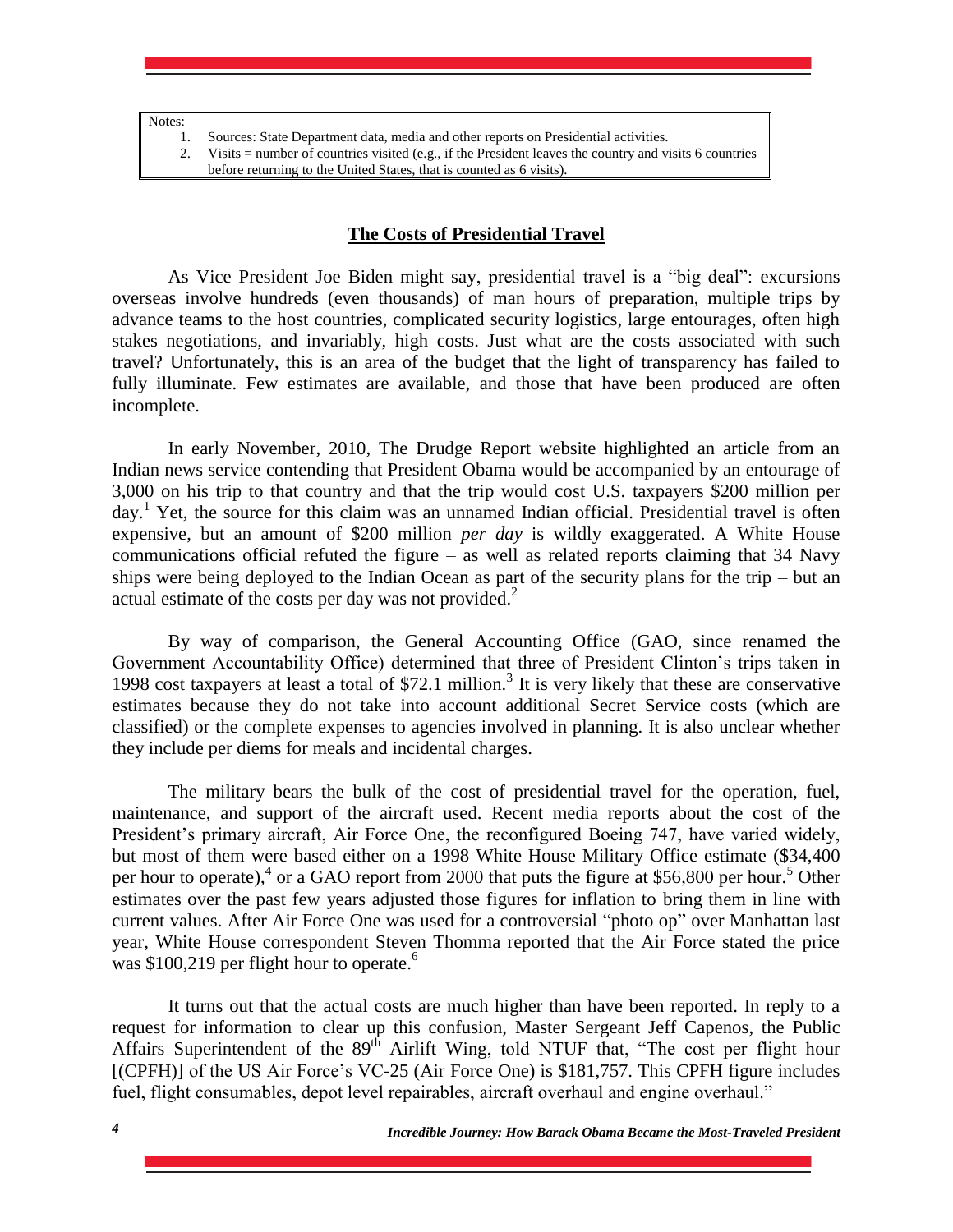Given the publicly available itinerary of President Obama's trip to Asia, Air Force One accumulated approximately 47.9 hours of flight time. Based on the information provided by the 89<sup>th</sup> Airlift Wing, the whole journey cost at least \$8.7 million just for Air Force One. The subsequent 14.9-hour round trip flight to Lisbon adds another \$2.7 million to the total.

| Table 4. Flight Hours of Obama's Trip to Asia                                    |                                                                              |                     |  |  |
|----------------------------------------------------------------------------------|------------------------------------------------------------------------------|---------------------|--|--|
| <b>Travel From:</b>                                                              | <b>Travel To:</b>                                                            | <b>Flight Hours</b> |  |  |
| Washington, DC                                                                   | Ramstein Air Base, Germany                                                   | 8.3                 |  |  |
| <b>Ramstein Air Base</b>                                                         | Mumbai, India                                                                | 8.7                 |  |  |
| Mumbai, India                                                                    | New Delhi, India                                                             | 1.8                 |  |  |
| New Delhi, India                                                                 | Jakarta, Indonesia                                                           | 6.4                 |  |  |
| Jakarta, Indonesia                                                               | Seoul, South Korea                                                           | 6.8                 |  |  |
| Seoul, South Korea                                                               | Yokohama, Japan                                                              | 1.7                 |  |  |
| Yokohama, Japan                                                                  | Tokyo, Japan                                                                 | 0.0                 |  |  |
| Tokyo, Japan                                                                     | Anchorage, Alaska                                                            | 7.3                 |  |  |
| Anchorage, Alaska                                                                | Washington, DC                                                               | 7.0                 |  |  |
| 47.9<br><b>Total Flight Hours:</b>                                               |                                                                              |                     |  |  |
| Notes:                                                                           |                                                                              |                     |  |  |
| Itineraries available from news sources:<br>1.                                   |                                                                              |                     |  |  |
| http://blogs.suntimes.com/sweet/2010/11/president obama official sched 461.html, |                                                                              |                     |  |  |
| http://abcnews.go.com/Business/wireStory?id=12058351, and                        |                                                                              |                     |  |  |
| http://blogs.suntimes.com/sweet/2010/11/president_obama_official_sched_469.html. |                                                                              |                     |  |  |
| 2.                                                                               | Flight hours estimated using http://www.happyzebra.com/distance-calculator/. |                     |  |  |

But of course, this is just one of the planes used during a trip. Air Force One is accompanied by a back-up VC-25, additional transport vehicles for any other traveling officials, larger equipment transport vehicles, and security aircraft. The most detailed look at the Department of Defense's support costs for presidential travel, including aircraft in addition to Air Force One, was provided in a GAO study on President Clinton's trip to Africa. Refueling, passenger, and strategic lift missions added up to \$32.7 million.<sup>7</sup>

#### **Bureaucrats Abroad**

The same report that said Obama's trip to India would cost \$200 million per day also claimed that the President would be traveling with an entourage of 3,000 people. It remains unclear how many officials traveled with the President to Asia. Apart from accounts that over 200 chief executive officers (CEOs) from private sector enterprises would be joining the President at a conference sponsored by the U.S.-India Business Council,<sup>8</sup> there was virtually no media coverage about this.<sup>c</sup> While the White House has disputed the 3,000 figure (again, without

<sup>&</sup>lt;sup>c</sup> It was unclear from the reports whether any of the CEOs actually accompanied the President or simply traveled to Asia using their own means. In any event, according to the Department of State, nonfederal officials and private citizens who travel on federal aircraft are supposed to reimburse the government for their travel costs. At least two of the CEOs who attended the conference are advisers to the President: Jeffery Immelt of General Electric is on the President's Economic Recovery Advisory Board, and Jim McNerney of Boeing heads the President's Export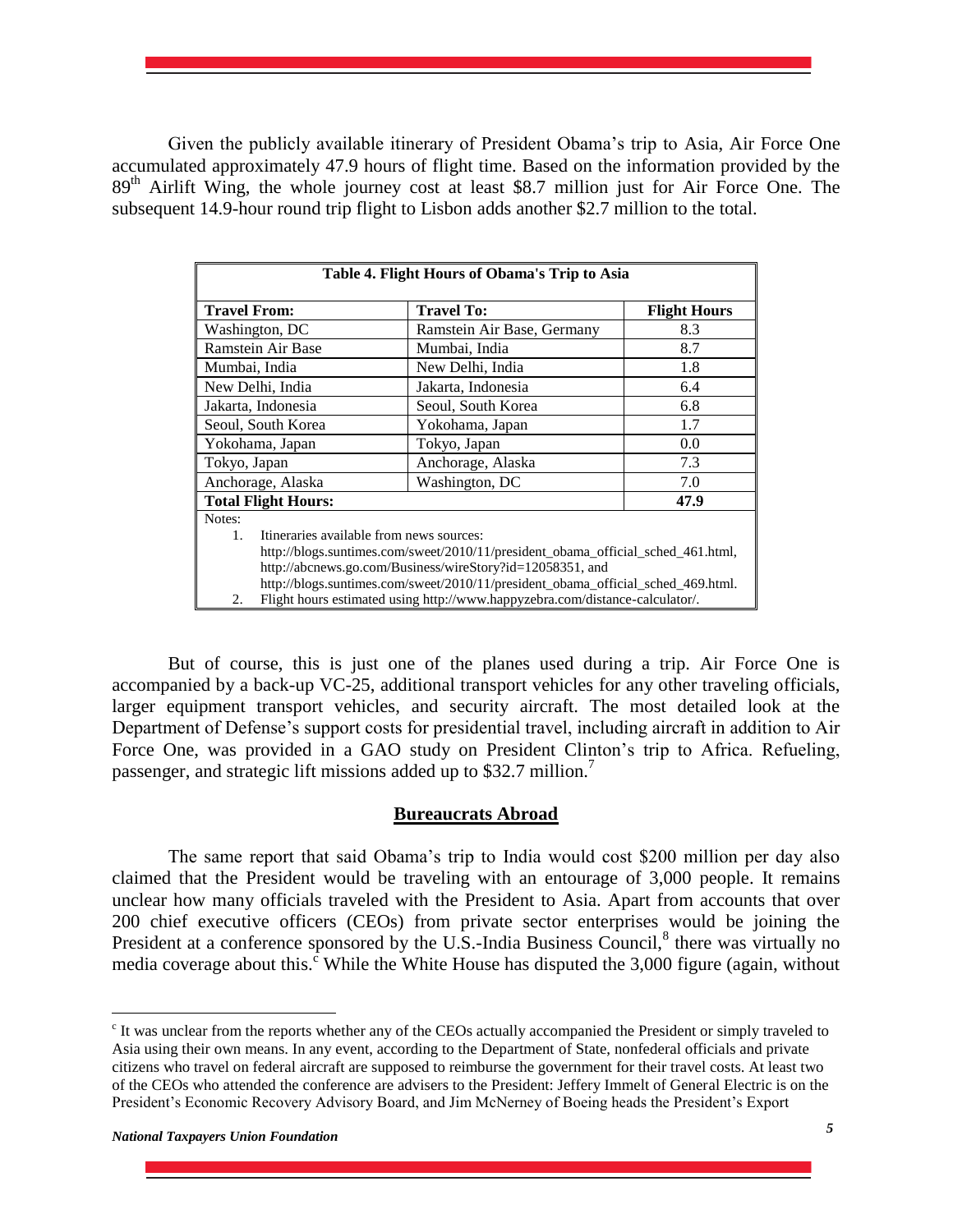providing a more accurate count), it is not uncommon for a President to be accompanied by a large retinue.<sup>9</sup> GAO reported that 1,302 federal officials traveled with President Clinton on his trip to Africa in 1999.<sup>10</sup> In 2003, when President George W. Bush traveled to London for a G-20 summit, Reuters produced an infographic of his entourage, which included:

- 250 Secret Service agents;
- 150 National Security advisors;
- 50 White House political aides;
- 15 "sniffer dog" teams;
- A personal chef and his team of four cooks;
- 200 representatives of other U.S. departments;
- Two identical Boeing 747-200s and a third chartered jumbo jet;
- A Sikorsky Sea King helicopter;
- A Black Hawk helicopter; and
- Two identical motorcades of 20 armored vehicles including limousines.<sup>11</sup>

On his trip to London in late March 2009 for a G-20 summit, media accounts reported that Obama was accompanied by Marine One (the Presidential helicopter) and a fleet of duplicates along with 500 staff personnel, "including 200 Secret Service agents, a team of six doctors, the White House chef and kitchen staff with the [P]resident's own food and water."<sup>12</sup>

As usual, taxpayers are generally in the dark about how much it costs to bring the traveling White House and the legions of federal officials with the President abroad. GAO's 1999 report to Congress about three of Clinton's 1998 trips found that agencies outside of the Department of Defense accrued costs totaling \$5.1 million for the Africa trip, \$1.7 million for the Chile trip, and \$4.8 million for the China trip. As mentioned earlier, however, such expenses can be difficult to capture completely.

#### **Conclusion**

Presidents must balance the necessity of meeting foreign leaders and conducting diplomacy in an increasingly interconnected world with the high costs of travel abroad. Incoming Speaker of the House John Boehner has vowed to fly from his Ohio district to the Capitol using commercial airlines.<sup>13</sup> Similarly, British Prime Minister David Cameron flew home from the U.S. on a British Airways flight in a business-class seat as a way to save money. While he was here he rode from New York to Washington on Amtrak's Acela train.<sup>14</sup> These options aren't readily available to the President of the United States. Nonetheless, taxpayers deserve better information on the details and costs of presidential travel.

We know that the Secret Service received \$1.5 billion in appropriations for Fiscal Year 2010, included \$756 million for the "protection of persons and facilities," but we do not have access to a breakdown of the expenditures.<sup>15</sup> Security is cited as the primary reason to withhold

Council. A third CEO, David Cote of Honeywell International, is a member of the National Commission on Fiscal Responsibility and Reform, otherwise known as the deficit commission.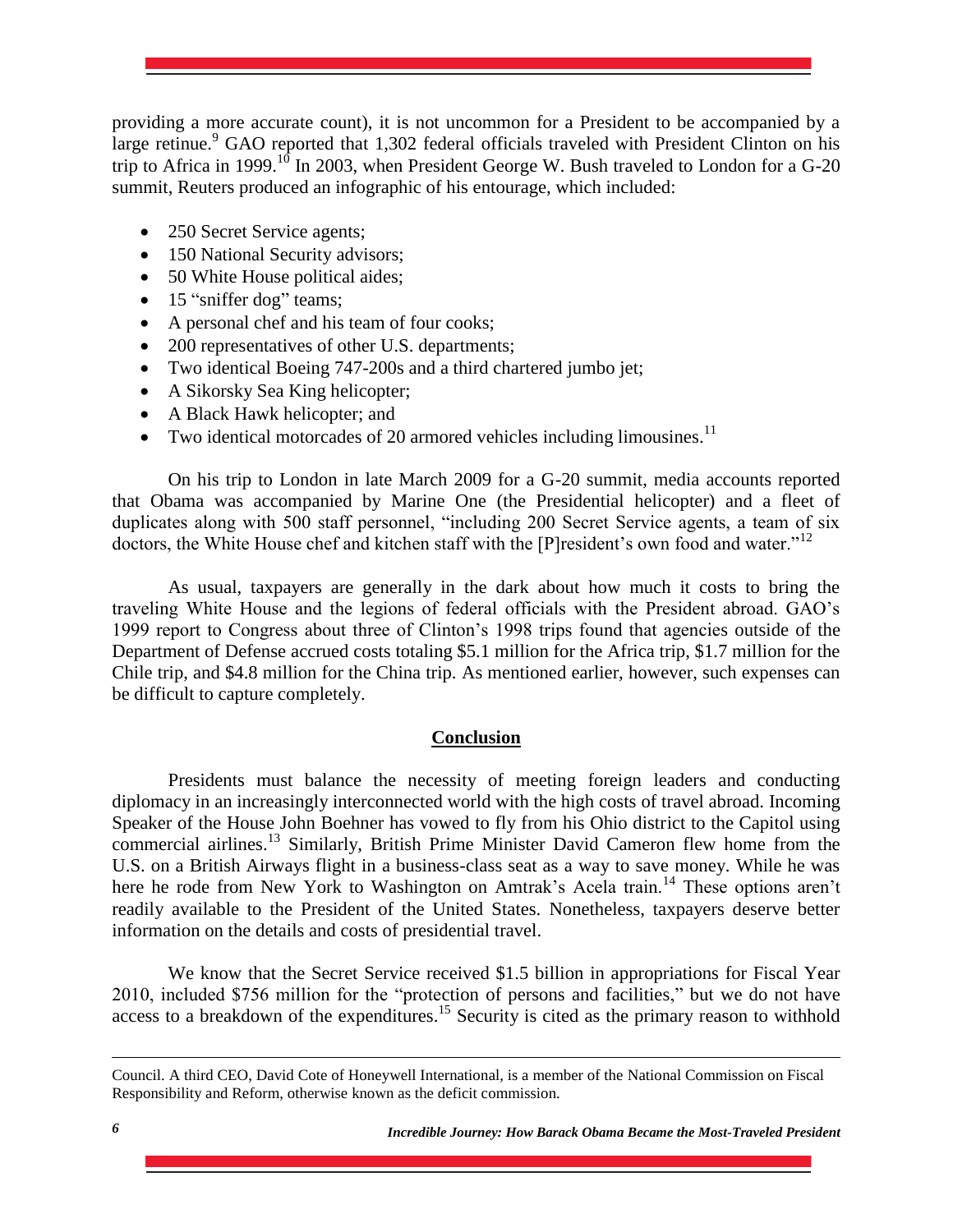specific information, but would knowing how much is spent on travel really endanger the President's safety? Or, would it just shock taxpayers to learn how much it actually costs when the Chief Executive goes abroad? It seems that the details about some of Air Force One's capabilities available from a Department of Defense website would potentially do more to put the President's security at risk than would a better accounting of expenses.<sup>16</sup>

There is room for cooperation on this issue: Democrats complained vigorously about President Bush's use of Air Force One on domestic trips to promote his Social Security reform efforts, and similarly Republicans were up in arms about Obama's domestic flights to promote health insurance reform. The parties can and should work together to open up the books on the costs associated with Presidential travel – both international and domestic – so that taxpayers can better assess whether all pomp and spectacle is worth the investment.

#### *About the Author*

Demian S. Brady is the Senior Policy Analyst for National Taxpayers Union Foundation (NTUF), the research and educational affiliate of the National Taxpayers Union.

**Notes** 

http://assets.opencrs.com/rpts/RS21835\_20070410.pdf.

99-164), September 21, 1999. http://www.gao.gov/archive/1999/ns99164.pdf

 $11<sup>11</sup>$  Reuters Graphic, "Bush's Travelling Entourage," November 12, 2003.

 1 Press Trust of India, "US to Spend \$200 Mn a Day on Obama's Mumbai Visit," November 3, 2010.

<sup>&</sup>lt;sup>2</sup> White House Communications Director Dan Pfeiffer, "Attacks on President Obama Going to Asia: A Long Trip from Reality," The White House Blog, November, 5, 2010. http://www.whitehouse.gov/blog/2010/11/05/attackspresident-obama-going-asia-a-long-trip-reality.<br>3 Communes Accountability Office Bussident

Government Accountability Office, *Presidential Travel: Costs and Accounting for President's 1998 Trips to China, Chile, and Africa* (NSIAD-99-164), September 21, 1999. http://www.gao.gov/archive/1999/ns99164.pdf.

<sup>4</sup> Congressional Research Service, *Presidential Travel: Policy and Costs* (RS21835), April 10, 2007.

<sup>5</sup> Government Accountability Office, *Presidential Travel: DOD Airlift Cost for White House Foreign Travel* (NSIAD-00-209), August 4, 2000. http://www.gao.gov/archive/2000/ns00209.pdf.

<sup>6</sup> Steven Thomma, "Obama's First-year Travel Sets Presidential Record," McClatchy Newspapers' *The Daily Herald*, October 8, 2009. http://www.heraldextra.com/business/article\_e965f054-fe36-5b56-b894-

<sup>566</sup>e0babc4fc.html. 7 Government Accountability Office, *Presidential Travel: Costs and Accounting for President's 1998 Trips to China, Chile, and Africa* (NSIAD-99-164), September 21, 1999. http://www.gao.gov/archive/1999/ns99164.pdf. <sup>8</sup> Uttara Choudhury, "Jetting in with Obama, Largest Lot of Businessmen Ever," *Daily News & Analysis*, Mumbai, India, October 27, 2010;

Hans Nichols, "Immelt, McNerney Among CEOs to Meet Obama," Bloomberg News Service, October 26, 2010. <sup>9</sup> FactCheck.org, "Trip to Mumbai," November 3, 2010. http://factcheck.org/2010/11/ask-factcheck-trip-to-mumbai/.

<sup>10</sup> GAO, Presidential Travel: Costs and Accounting for President's 1998 Trips to China, Chile, and Africa (NSIAD-

<sup>&</sup>lt;sup>12</sup> Dale McFeatters, "Editorial: An Entourage More Royal than the Queen's," Scripps Howard News Service, March 31, 2009. http://www.scrippsnews.com/node/42183.

<sup>13</sup>Felecia Sonmez, "John Boehner Says He'll Fly Commercial as Speaker," *The Washington Post*, November 10, 2010. http://voices.washingtonpost.com/44/2010/11/john-boehner-says-hell-fly-com.html?hpid=topnews.